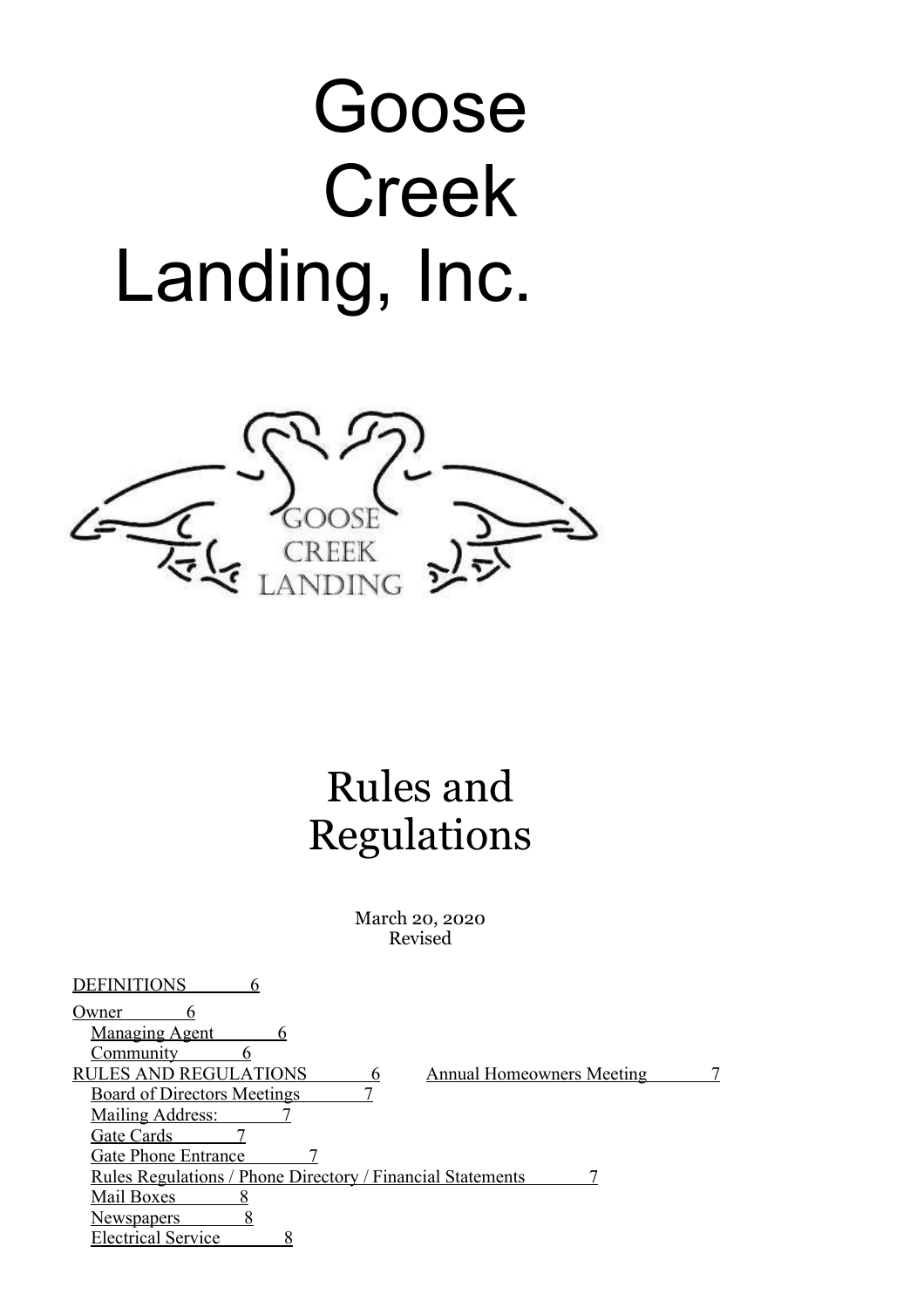| Cable Service<br>8                                                    |
|-----------------------------------------------------------------------|
| <b>CONSTRUCTION</b><br>8                                              |
| Delivering & Removing Homes<br>8                                      |
| Size & Year of New or Replacement Homes<br>9                          |
| Exterior Construction 9                                               |
| 9<br>Setback Requirements                                             |
| $\mathbf Q$                                                           |
| Decks/Awnings/Additions 10                                            |
| Underground Utility Lines 10<br><b>Carteret County Inspections</b> 10 |
| <b>Carteret County Environment Health</b> 10                          |
| Appearance & Workmanship 10                                           |
| Homeowners Liability for Contractors & Subcontractors 11              |
| <sup>11</sup>                                                         |
| 12                                                                    |
| $Water$ 12                                                            |
| 12                                                                    |
| Sprinklers 12                                                         |
| Vacancy Utility Shut Off 12                                           |
| Septic System<br>12                                                   |
| Electrical / Cable / Phone<br>13                                      |
| TV Antennas 13                                                        |
| Clotheslines 13                                                       |
| LANDSCAPING 13                                                        |
| Plans/Approval<br>13                                                  |
| 13<br>Shrubbery                                                       |
| Maintenance 14                                                        |
| CARE OF MANUFACTURED MOBILE/HOMES AND OTHER STRUCTURES<br>-14         |
| Appearance 14 Underpinning<br>14                                      |
| <b>Security of Home/Accessory Structures</b> 14                       |
| Decking 14                                                            |
| 15                                                                    |
| Repair/Replacement of Dwelling<br>FACILITIES 15                       |
|                                                                       |
| Swimming Pool 15<br>15                                                |
| Availability                                                          |
| Pool Rules 16                                                         |
| Community Shelter 16                                                  |
|                                                                       |
|                                                                       |
| $Camping$ . 16                                                        |
| MARINA AREA / BOAT LANDING 16                                         |
| Availability 16                                                       |
| Decal 16                                                              |
| PIER / DOCK 17                                                        |
| Availability 17                                                       |
| Conduct Around Pier 17                                                |
| WASTE MANAGEMENT 17                                                   |
| Garbage Containers 17                                                 |
| Garbage & Sewage in Sound 17                                          |
| <u>VEHICLES/BOATS/JET SKIES AND GOLF CARTS</u><br>17                  |
| Speed Limit 17                                                        |
| Parking 18                                                            |
| <u>Personal Property 18</u>                                           |
| <u>Vehicles/Trailers/Watercraft Allowed On The Premises 18</u>        |
| Electric Golf Carts 18                                                |
| Neighboring Property 18                                               |
| ANIMALS 19                                                            |
| Types Of Pets Allowed 19                                              |
|                                                                       |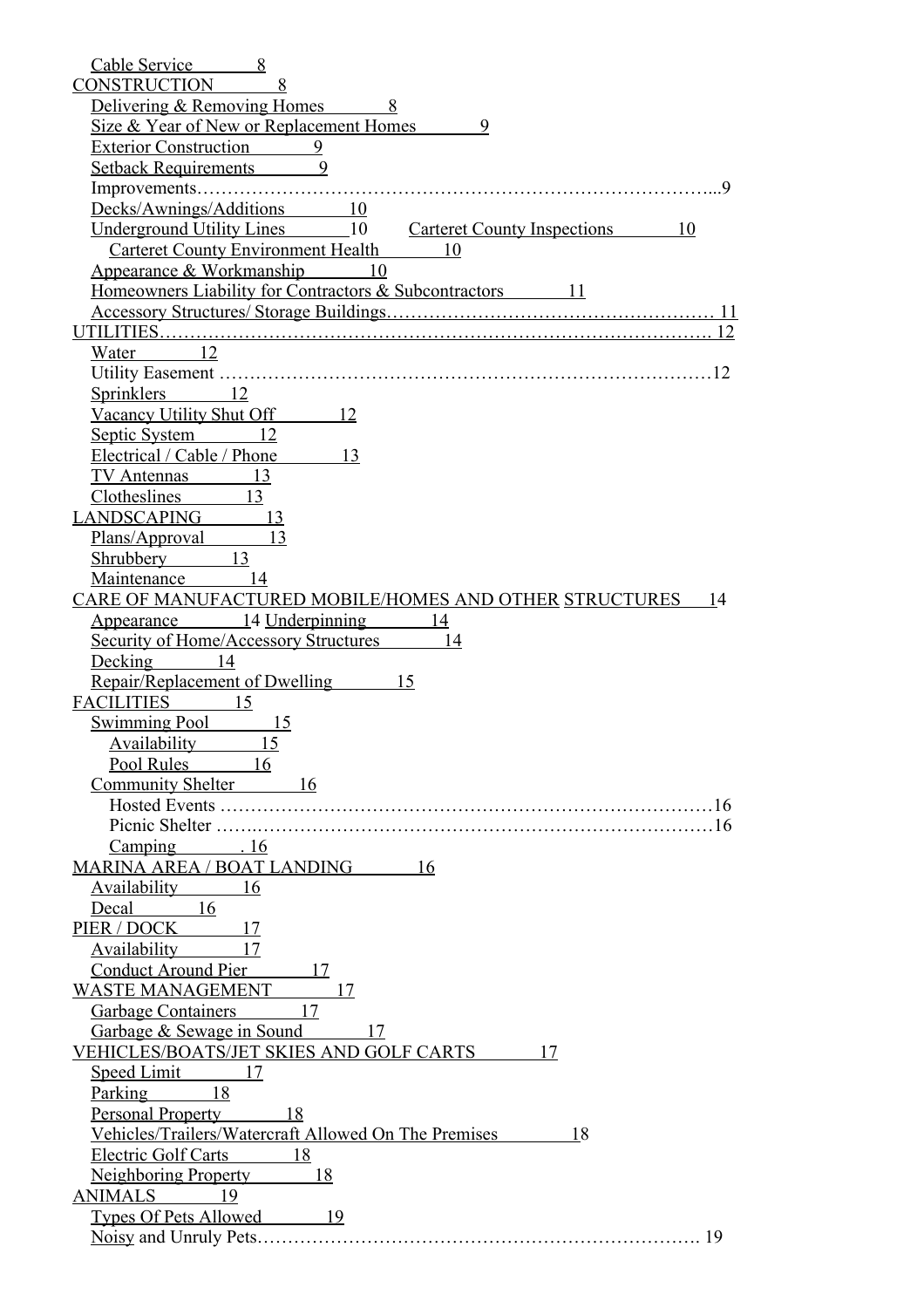| Homeowners Liability                                                     |     |
|--------------------------------------------------------------------------|-----|
| Unattended Pets<br>19                                                    |     |
| <b>Cleanliness Of Pets</b><br>19                                         |     |
| <b>SALES AND RENTALS</b><br>19                                           |     |
| - 19<br>Rentals                                                          |     |
| For Sale Signs<br>19                                                     |     |
| <b>LIABILITY OF HOMEOWNERS</b><br>20                                     |     |
| Children<br>20                                                           |     |
| <b>Responsibility of Homeowners Association and Managing Agent</b><br>20 |     |
| <b>Loud Noises</b><br>20                                                 |     |
|                                                                          | 20  |
| <b>ENFORCEMENT</b><br>20                                                 |     |
| Procedures for Fines/Citations and Suspensions of Association Privileges | .20 |
| <b>Security Gate Penalty</b>                                             |     |
|                                                                          |     |

#### DEFINITIONS

#### (As used herein)

#### **Homeowner**

"Homeowner" means any person or persons having purchased an undivided interest in the space in Goose Creek Landing.

#### Managing Agent

"Managing Agent" means the manager of Goose Creek Landing. The Managing Agent is responsible for managing the daily operations of the community and serves at the pleasure of the board of directors as elected by the Homeowners. (Also see enclosed duties and responsibilities of Managing Agent)

#### Community

"Community" means all property that is encompassed and under the management of Goose Creek Landing Inc.

# **RULES AND REGULATIONS**

The Managing Agent will keep up to date information and news and post it on the two bulletin boards in the community. One bulletin board is located at the entrance of the community and the other bulletin board is located at the waterfront. Community information may also be obtained on the community web site at goosecreeklanding.com. Copies of the Rules, Regulations, and By-Laws can be obtained by contacting the managing agent at no charge to the homeowner.

#### Annual Homeowners Meeting

Meetings are held each year on the first Saturday in June at 9:00am at the White Oak Elementary School on Hwy 24 in Cape Carteret.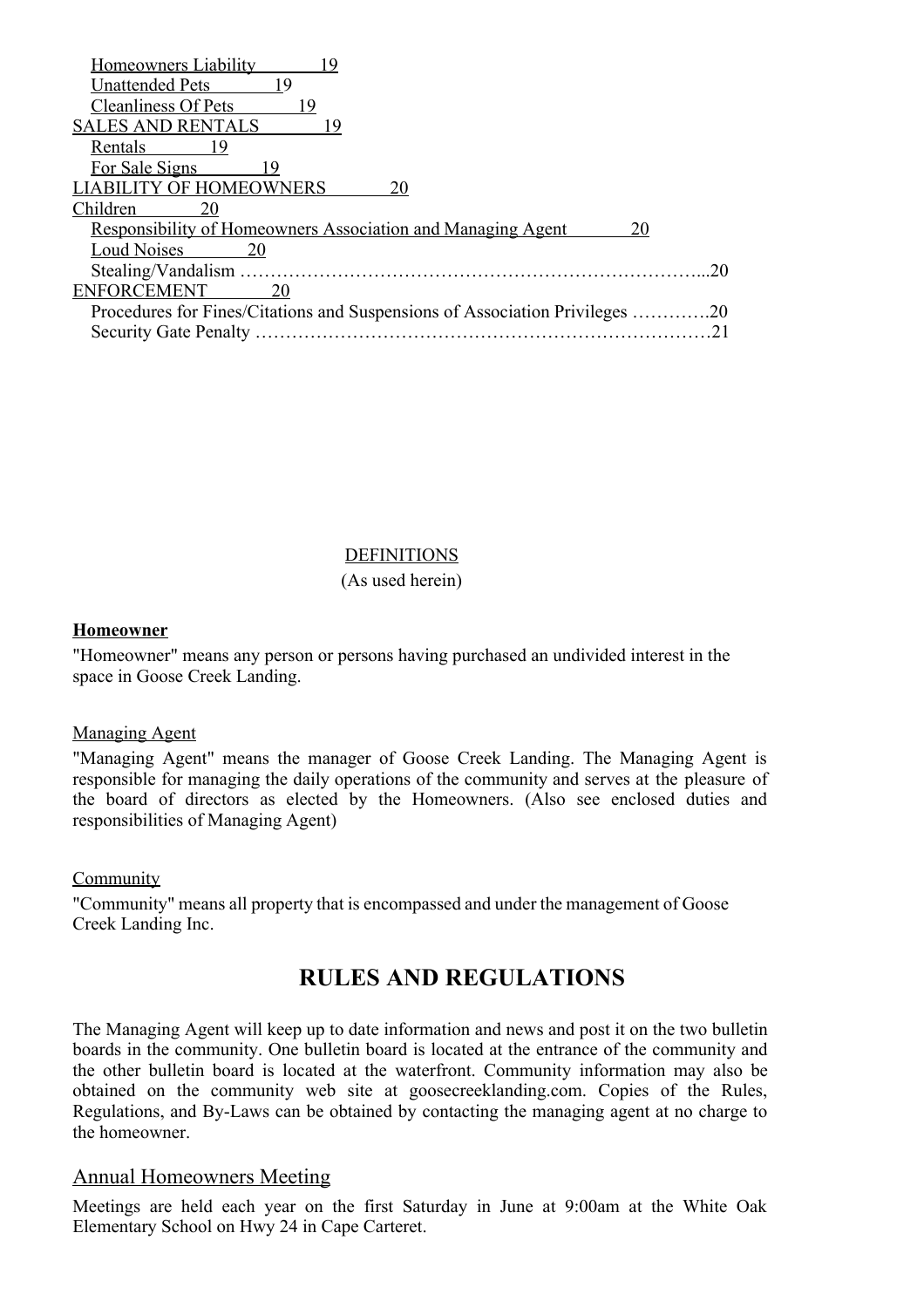We would like to encourage every homeowner to attend the Annual Homeowners Meeting. At this meeting, we address the community's financial business, elect the board members, and discuss and vote on many issues that may affect you. By not voting absentee and attending the meeting you can cast your vote for the board of directors after meeting the candidates and hearing a short speech by the candidate at the meeting. At this meeting, any individual homeowner may make a motion on the floor to change the rules, regulations and/or other policies. If the motion is properly seconded, the homeowners in attendance will vote on the motion. A majority vote will change the rules, regulations and policies. The Joint Tendency Agreement nor By-laws cannot be changed in this manner.

#### Board of Directors Meetings

There are two pre-called board of directors' meetings scheduled for each year. The first meeting is held in February and the second meeting is in October. The Board will determine the location of the meeting 30 days prior to the meeting.

It is not necessary for all homeowners to attend the Board of Directors meetings. If there are issues being addressed and you wish to add your opinion or if you have an issue you wish to bring before the Board, this is your forum. During the year, the Boards intent is to decide on major issues at these meeting as to allow every homeowner who wishes to participate in the opportunity, with the exception of legal issues that the board is not allowed to discuss. Your participation is desperately needed to continue implementing positive change and improvements to our community.

Please know that the following rules and regulations exist to protect everyone's safety, enjoyment, and property values and to minimize your litigation and liability risk.

#### Mailing Address:

Goose Creek Landing Homeowners Association Office Ph# 252-393-2004 252 Goose Creek Landing Fax # 252-424-8519 Newport N.C. 28570 Managing Agent: Phyllis Pennington

#### Gate Cards

The association through the managing agent will provide two gate cards to each new homeowner. The association will replace non-working gate cards at no charge. Additional cards, damaged or cracked cards will cost \$20.00 each. No more than six cards will be issued per lot.

#### Gate Phone Entrance

Upon your request to the Managing Agent your name and lot number can be programmed into the automated phone directory at the front gate. You will be given a four-digit code. Your guest can enter this code in the keypad at the gate and it will call you on your home or cell phone. You will be able to activate the gate and let your guests in by pushing #9 on your phone's keypad.

#### Rules Regulations / Phone Directory / Financial Statements

All new homeowners should receive a copy of the Rules and Regulations, By-Laws and Joint Tendency Agreement from their attorney at closing. If a Homeowner needs additional copies of the Rules and Regulations, By-Laws, Joint Tendency Agreement or telephone directory the Managing Agent will provide theses at no charge. Financial statements or other financial information may be obtained from the Managing Agent upon request.

 $\overline{2}$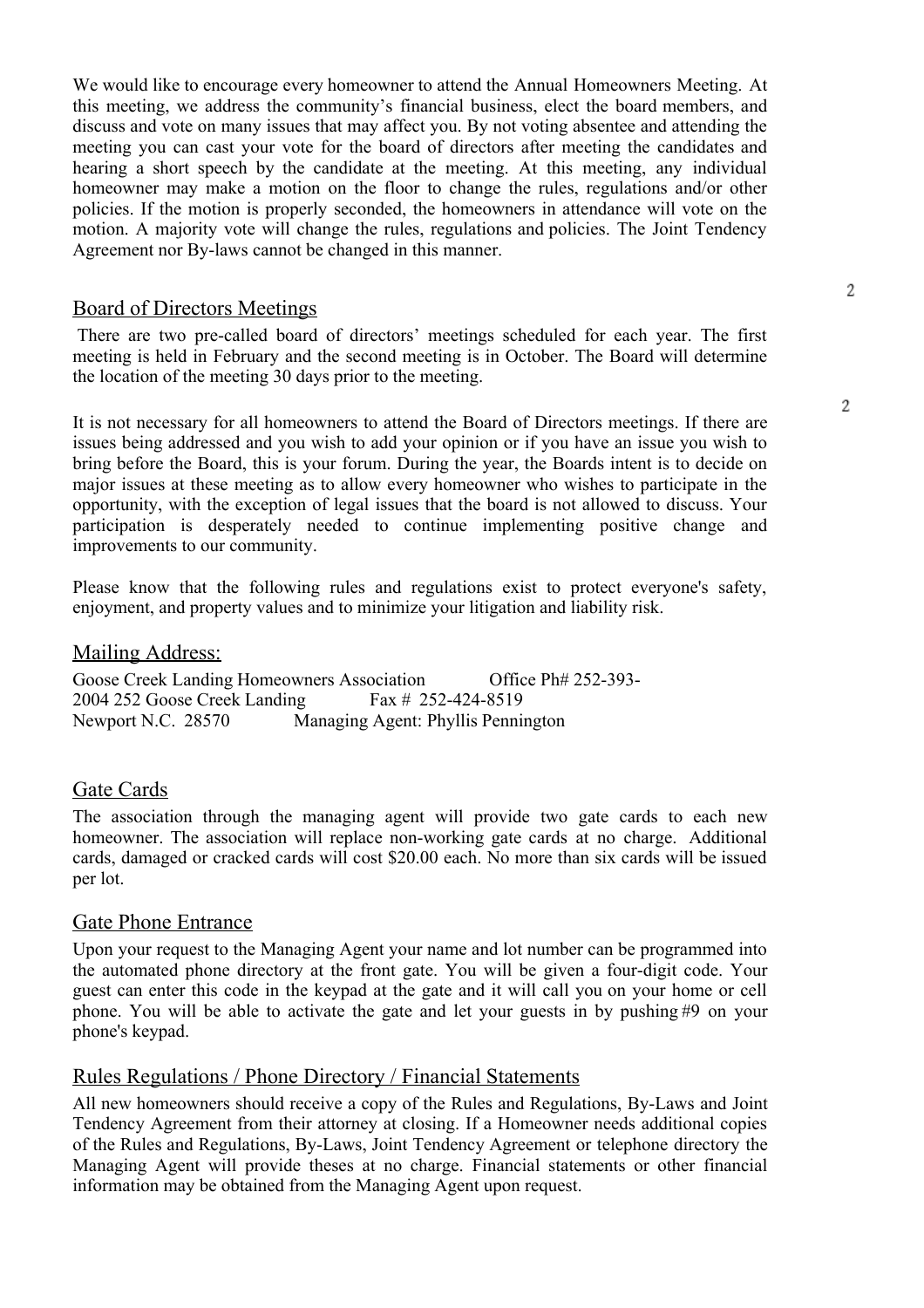#### Mail Boxes

- 1. Upon request, each lot is provided one mailbox at the entrance. Two keys will be provided at a refundable charge of \$10.00
- 2. Outgoing mail should be placed in the provided drop box at the entrance.

#### **Newspapers**

Local newspaper deliveries to your home are available. See Managing Agent for newspaper information.

#### Electrical Service

Carteret Craven Electric provides electrical Service for the community. PO Box 1499 Morehead City N.C. 28557 Ph: 252-247-3107

#### Cable Service

Time Warner / Spectrum Cable provides cable service for the community. 500 Time Warner Dr Newport N.C. 28570 Ph: 252-289-9918

#### **CONSTRUCTION**

#### Delivering & Removing Homes

- a) Homeowners must give no less than seven (7) days written notice to the Managing Agent prior to delivering or removing a manufactured or mobile home, or other structures within the community. The Managing Agent and Construction Committee shall approve the location and placement of a new home. The placement of new homes shall be in line with the front of existing homes and meet all required setbacks. Prior to removing any existing manufactured or mobile home from its assigned lot, the homeowner should first contact the Carteret County Inspections Department and Health Department and verify that the new manufactured or mobile home can be placed back on the lot and be in compliance with current codes. Once a preexisting mobile home is removed, any new home placed on the lot must comply with current codes. If it is determined by the Inspections Division of the County that there would be no way to place the new mobile home on the lot and be in compliance, the lot could be condemned. However, if you have not removed the preexisting home, you could completely remodel or rebuild the existing home on the lot. The main concern would be with the septic tank. Current standards would require the septic tank to be 5' from the foundation of the home. There may be lots that could not be brought into compliance based on these standards. Based on the Associations Joint Tenancy Agreement, Section  $#8$ , if a lot should become unusable due to regulatory determination or acts of God, this would be the Homeownersloss and the association would have no liability.
- b) No mobile home can be moved from the premises until all bills of the Homeowner are paid, including but not limited to all utility bills, rental and repairs or other charges assessed in accordance with these rules. The Homeowners Association shall have a lien on said mobile home until all such bills have been paid.

#### Size & Year of New or Replacement Homes

Minimum sizes:

- a) Single wide: 14' x 60' (840sq ft.)
- b) Double wide  $24'x 40' (940sq ft.)$
- c) Replacement homes four  $(4)$  years or older will not be permitted unless approved by the Board of Directors. Used homesless than four years old must be approved by the Managing Agent prior to the home entering the community. Construction shall be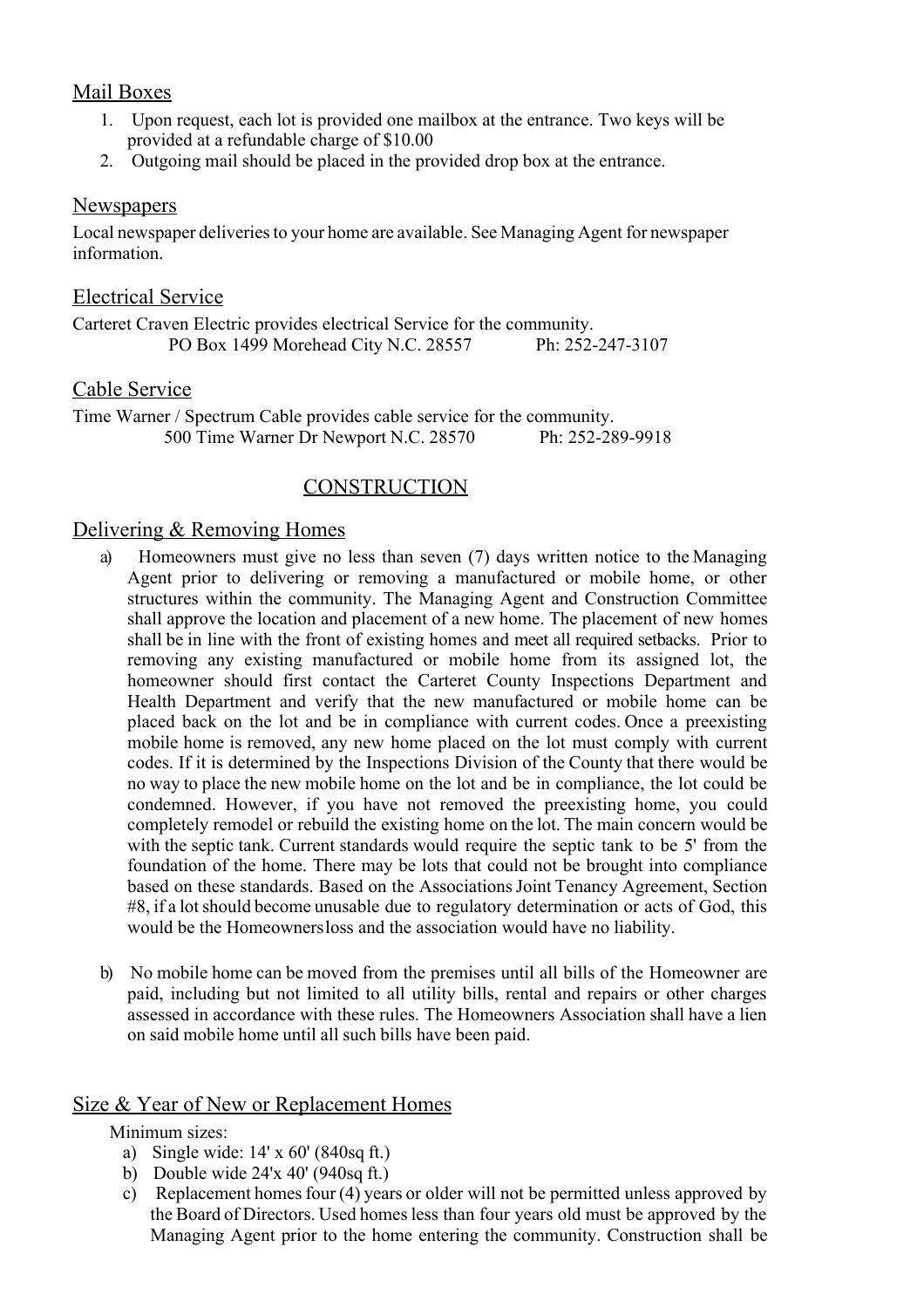subject to the approval and authority of the Carteret County Department of Inspections and Environmental Health Department.

#### Exterior Construction

Prior to any exterior construction, renovation, additions, storage building, or land alteration projects, the Homeowner shall first provide to the Managing Agent drawings and specifications in sufficient detail to describe the improvement (including construction, concrete, details and site drawing) showing that the proper setbacks have been met. The

Construction Committee and the Managing Agent must approve these drawings before any alteration can begin. The owner will have 60 days to begin construction upon approval of drawings. If construction has not begun in 60 days, the plans must be resubmitted for approval.

#### Setback Requirements

Minimum 5' from side property lines and 5' from rear property lines on detached storage buildings. Mobile homes and structural attachments decks, porches, room additions, etc. should be minimum 50' from center of road, 10' on sides and 15' from rear property lines. Home from the road front, must line up with existing home if at the 50' setback. If the home does not line up, the exact location will need to be approved by the construction committee and managing agent, on a corner lot the set back from the length side of the home, facing a side street, must be a min of 20' from the center of the side street, including any attachments to that side of the home. Prior to any exterior construction, all property markers must be located to prove setbacks are met. If markers can't be found, it is the responsibility of the homeowner to have the lot surveyed by a professional surveyor.

Use of a container or portable unit is allowed with approval during interior or exterior construction or remodeling. The unit may be on site for a period of 90 days. If it is needed beyond 90 days, the Board of Directors may authorize an extension at the request of the homeowner. If an extension is not authorized and the unit remains on the property beyond 90 days, the homeowner is subject to an assessment of a fine in the amount of \$10 per day accruing until the unit is moved.

#### Improvements

Any exterior structural improvement or change to the home, exterior structures and including concrete, must be approved by the managing agent. Owner shall install no improvements that in any way interfere or potentially interferewith maintenance of any

of the common areas or easements. To the extent that any such improvements are so constructed, the Managing Agent, at the instruction of the Board of Directors., shall be entitled to remove such improvements at the Owner's expense. Absolutely no structures, concrete, parking of any type watercraft or vehicles will be allowed in Utility Easements.

#### Decks/Awnings/Additions

If the Homeowner attaches any structure (decks, awnings, additions, etc.) structurally to their home, the Homeowner will be required to provide an engineer's detailed drawing to the Department of Inspections. The engineer's detailed drawing shows that the home, as constructed, will carry the added loads. However, if such attachments are self-supporting and are only flashed to the home, no detail will be required. It will be the requirement and responsibility of the homeowner to provide a survey or fine markers of their property before any such structure is to be constructed.

#### Underground Utility Lines

Underground public utility lines are buried within our community. No digging is permitted without first contacting One Call NC811 by dialing 811 or 1-800-632-4949. One Call NC811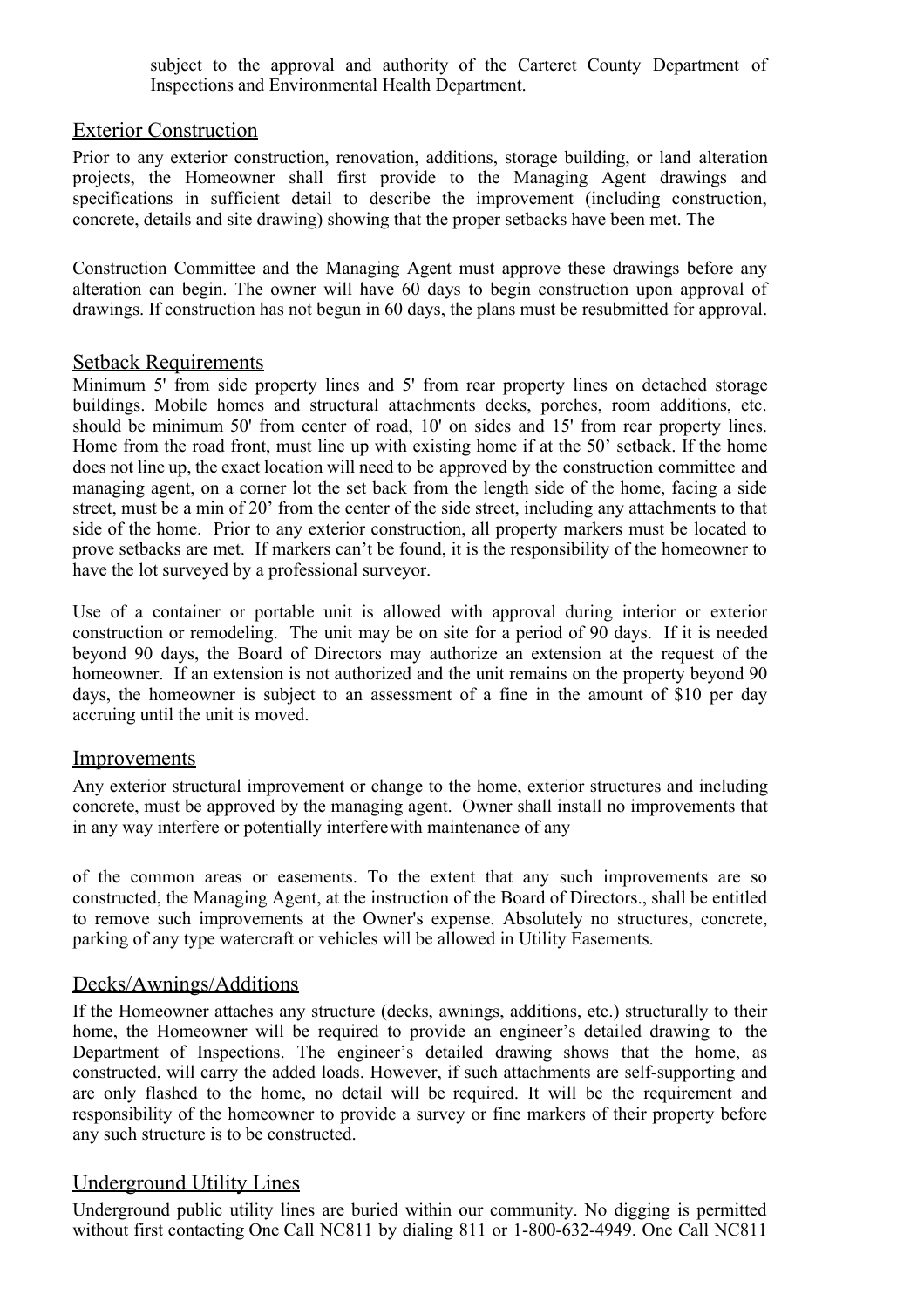will locate and mark such lines at no cost. Be advised, 811 requires 4 business days for locates to be done and they are valid for 15 business days. If the Homeowner damages any public utility line and have not contacted One Call NC811, the Homeowner will be liable for the repairs. Absolutely no structures, concrete, any watercraft, or automobiles can be on Utility Easements.

#### **PERMITS (are required and can be obtained from)**

Carteret County Inspections Carteret County Dept. Of Inspections Courthouse **Square** Beaufort, N.C. 28516 Main Office Ph: 252-728-8497 Cape Carteret Office Ph: 252-393-3204

Carteret County Environmental Health Carteret County Environmental Health 3820 Bridges St Morehead N. C. 28557 Ph: 252-728-8499

#### Appearance & Workmanship

All mobile homes, and permanent structures erected or placed on any lot shall be constructed of quality materials and aesthetically pleasing. All construction shall be performed in a good workman like manner to industry accepted standards. Any permanent structures shall be of the same color appearance. Siding color must match mobile home such as color coordinating with existing mobile home either with same primary color or the trim color. Also same quality, and workmanship as the dwelling on the lot except for roof tops which can have metal or shingles.

#### Homeowners Liability for Contractors & Subcontractors

Homeowners will be liable and responsible for their contractors and sub-contractors when in our community. Any damages caused or done by your contractor, whether to the space of the homeowner or other homeowners' property, roads, or to other common areas shall be the responsibility of the homeowner which secured the services of the contractor. Homeowner shall reimburse the Association for any expenses resulting from such damage including any and all legal fees. It is customary for reputable contractors to carry a General Liability insurance policy to protect you from such losses. It is recommended that Homeowners require their contractors to provide them with a certificate of insurance prior to beginning work. Most minimum policies normally start out around \$500,000.00 in coverage. This will protect you if your contractor refuses to repair damages he has caused.

#### Accessory Structures/ Storage Buildings

There shall be no more than one (1) accessory structure/storage building permitted to each lot. The maximum size is 360 square feet.

Other requirements:

- (a) Must be attached to concrete or tied down to prevent uplift.
- (b) Minimum eight (8) foot sidewalls.
- (c) 20-year shingles or hi-rib steel: minimum 3 on 12-roof pitch or High-Rib Steel.
- (d) Finished floor minimum 12" above grade if floor is wood, 6" if pressure treated
- (e) Floor joist and decking shall be pressure treated rated ground contact
- (f) Siding color must match mobile home such as color coordinating with existing mobile home either with same primary color or the trim color.
- (g) Shall be setback minimum 5'-0" from rear property line and minimum 5' from side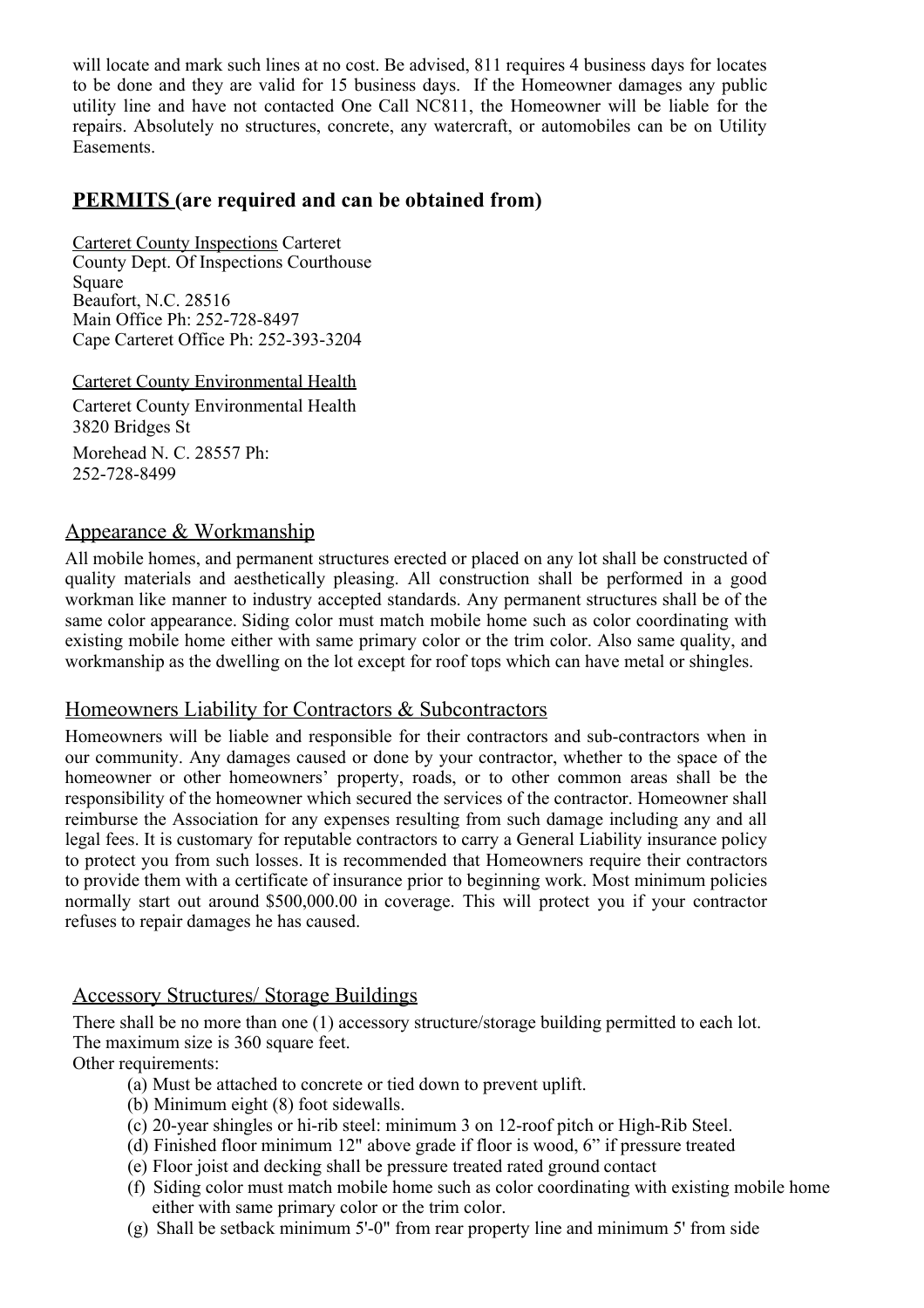property line

(h) The ridge of the exterior structure can't exceed height of mobile home If the storage building is attached or flashed to the dwelling, the setbacks will be 10' from the sides and 15' from the rear. Accessory structures can have (1) 6' wide rollup door for golf carts and lawn mowers. The maximum shelter area is 250 sq. ft. total under roof, including any overhangs. Accessory structures or a lean-to cannot be used to park boats under or become a parking garage. No Boats, Automobiles, or any part there of shall be permitted to be parked under a shelter/ Lean-to.

# **UTILITIES**

#### Water

Water is provided to the community through one common meter and distributed to a cut off on each individual lot. The Homeowners Association maintains water lines from the meter to the cut off on the lot. The homeowner maintains the water line from the cut off valve to the dwelling.

The cost of water is included as part of our annual homeowner's dues. We all pay equally for the total water consumption in our community. Water should be used conservatively and wisely.

#### Utility Easement

Goose Creek HOA has a 10' Utility Easement/Common Area that runs behind the homes and this easement extends in 5' toward your home from the property line. Nothing is allowed to be erected or parked on this easement including, but not limited to concrete slabs, buildings, watercrafts, golf carts, or any other type of vehicles. This easement shall not be used by golf carts or other vehicles to navigate thru the community. Violators encroaching upon this easement will be required, at their own expense, to move any type of structures that is found to be in violation.

#### **Sprinklers**

Sprinklers should only be used when needed, should be properly monitored and not left unattended without an automatic shut off device. Sprinklers should only be used in the early morning and late afternoon. Sprinklers should not be used during the heat of the day.

#### Vacancy Utility Shut Off

It is required that homeowner turn their water off at the provided exterior cut off valve when their property will be left vacant for more than three days. If a homeowner has not turned their water off and suffers a ruptured water line and it is reported or found by the Managing Agent, the estimated additional water consumption for that month will be assessed against the homeowner or homeowners if two or more ruptures have occurred during the same month. Homeowners should report any violations or ruptured lines found to the Managing Agent immediately.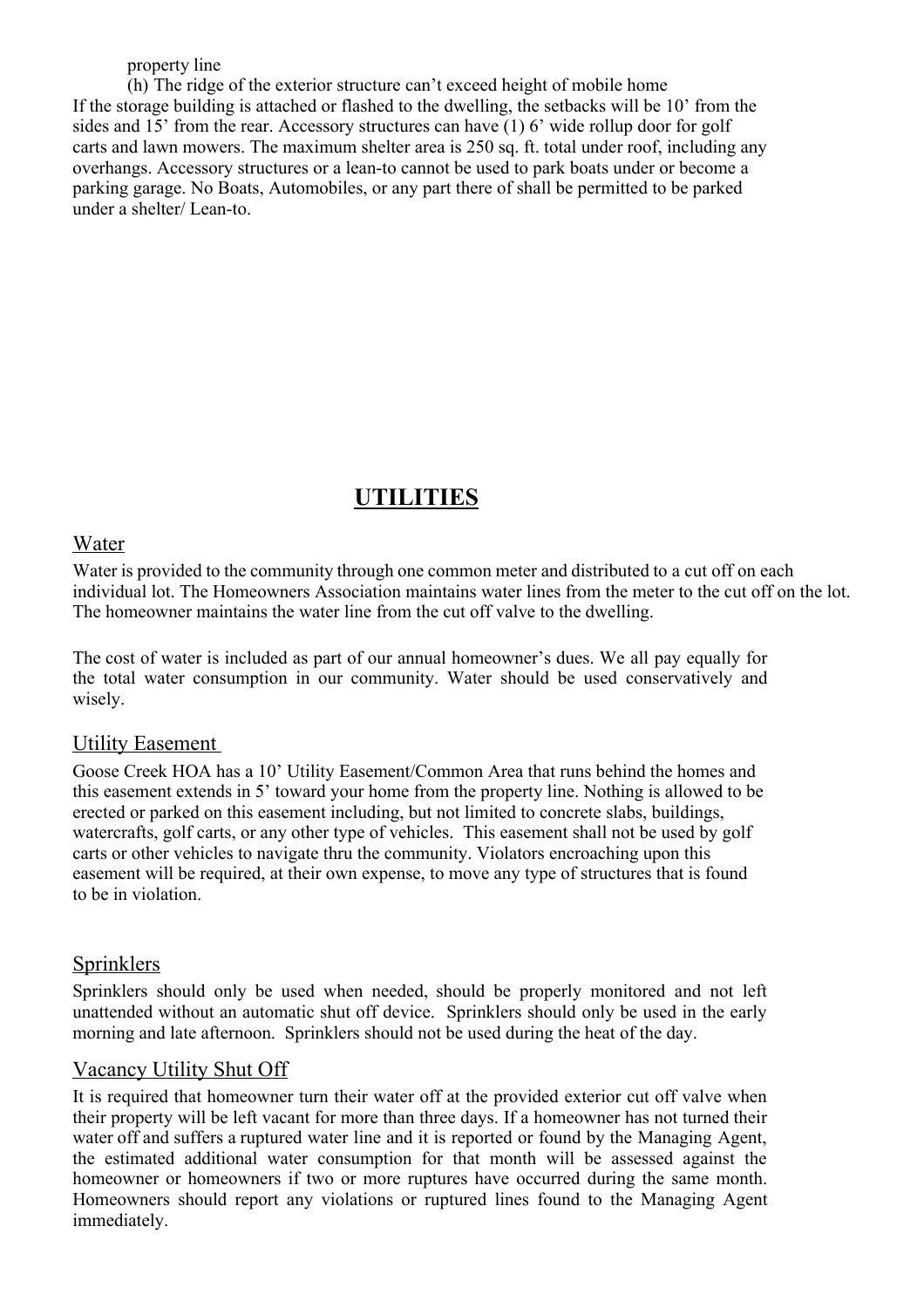#### Septic System

Each homeowner will be responsible for maintaining, repairing or replacing the septic system on the Homeowners designated lot. Septic tanks shall be a minimum of 5' from the foundation of the home and must meet the Health Department requirements.

Note: In the past, the Health Department has considered the foundation of the mobile home to be the load bearing piers under the I-beams and not the perimeter of the mobile home or the skirting. Using this interpretation, this would allow you in most cases to place the tank a couple of feet closer to the mobile home. However, this should be approved by the Health Department prior to installation of a new tank or home.

#### Electrical / Cable / Phone

- 1. Each homeowner is responsible for all telephone, electrical and cable television service to their home dwelling including the cost of installation of electric meters, electric panels and the cost connection or disconnection of the same.
- 2. Each homeowner is responsible for maintaining their interior and exterior electrical panels. The exterior panel shall be sanded and repainted as needed and the lot number affixed to the front cover.
- 3. If a homeowners' main exterior electrical panel is found to be unsafe, the Managing Agent will send a written notice to the homeowner. Necessary repairs should be made within 90 days. If after 90 days, the panel has not been repaired or replaced, the Managing Agent with the Board of Directors approval, shall have the panel repaired and/or replaced. The cost for the repair or replacement will be assessed against the homeowner.

#### TV Antennas

A satellite dish or any other TV antenna equipment is not to exceed 18" and shall be installed in a manner that is not unsightly or offensive to the community. The antenna cannot exceed more than one foot higher than the peak roof line of the mobile home.

#### Clotheslines

Clotheslines shall be the umbrella portable type only. They must be removable at ground level and set back to the property lines 5'-0" to the back, sides and rear of property.

# LANDSCAPING

#### Plans/Approval

The Managing Agent and Construction Committee must approve all landscaping and landscaping plans prior to beginning work. No homeowner shall be permitted to erect any type of fencing, similar structure, or barrier including shrubbery planted forsuch purpose.

#### Shrubbery

Shrubbery or trees should not be placed at corners of intersections so as to block the view of traffic. Any shrubbery, even if planted within the required setbacks, that grows to block the view of traffic, shall be cut back at the owner's expense to maintain a safe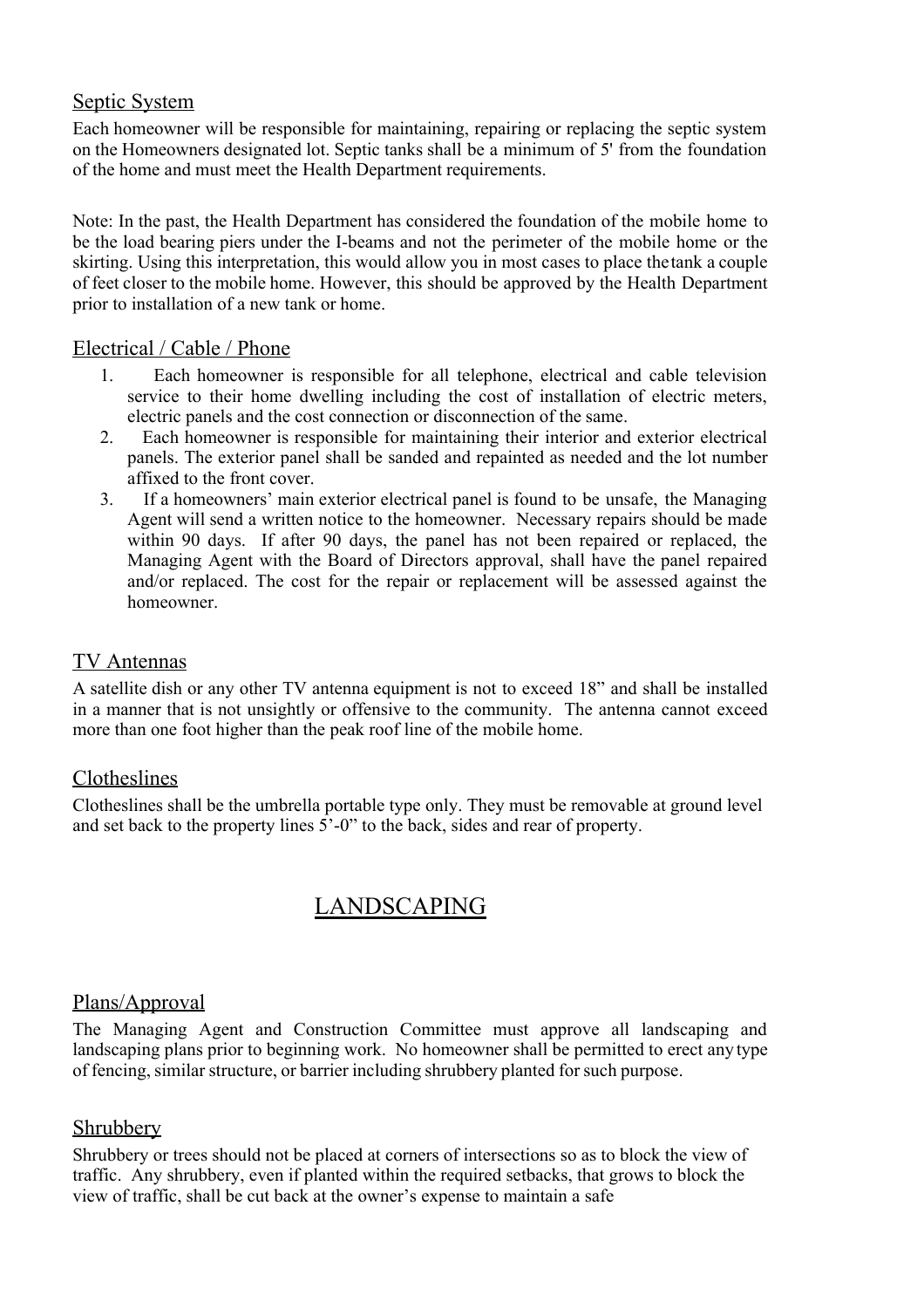environment.Shrubbery or trees should not be planted between the open sides of lots that would restrict a neighbor from boat or Jet Ski parking.

#### Maintenance

All areas, once landscaped, shall be maintained in a good and pleasing manner. Grass shrubs and trees shall be kept neatly cut and trimmed. If owner fails to cut grass or otherwise maintain his space appropriately, the Managing Agent may retain the services of a third party to bring the property into compliance. The homeowner will be held responsible for the cost of the services plus a 10% management fee.

# CARE OF MANUFACTURED MOBILE HOMES AND OTHER STRUCTURES

#### Appearance

Each space must always be kept neat and clean. Each homeowner is responsible for keeping his/her home and other structures maintained in a neat and aesthetically pleasing manner.

#### Underpinning

All homes must be underpinned. Underpinning shall be completed within 60 days of delivery of the home. Vinyl underpinning is not recommended due to the high wind zone and past experience. However, if vinyl is used, it must be screwed with four screws per panel and backed with pressure treated framing material for support. Homeowner shall provide a minimum of one crawl space opening near water shut off valve for home.

#### Security of Home/Accessory Structures

Every home and accessory structure shall be properly tied down to resist lateral and uplift forces during high wind periods.

#### Decking

Permanent decking of not less than 30 square feet must be installed at each door of mobile home, unless special permission is given by the managing agent.

#### Repair/Replacement of Dwelling

The owner of any space may be required to repair or replace any dwelling or accessory structure that is in a state of disrepair or is not maintained in a good, attractive, clean, and safe condition.

# FACILITIES

#### Swimming Pool

Availability Hours are from 9:00 am to 8:00 pm

#### Pool Rules

a) No glass of any kind is allowed in pool or inside the fenced-in area of pool.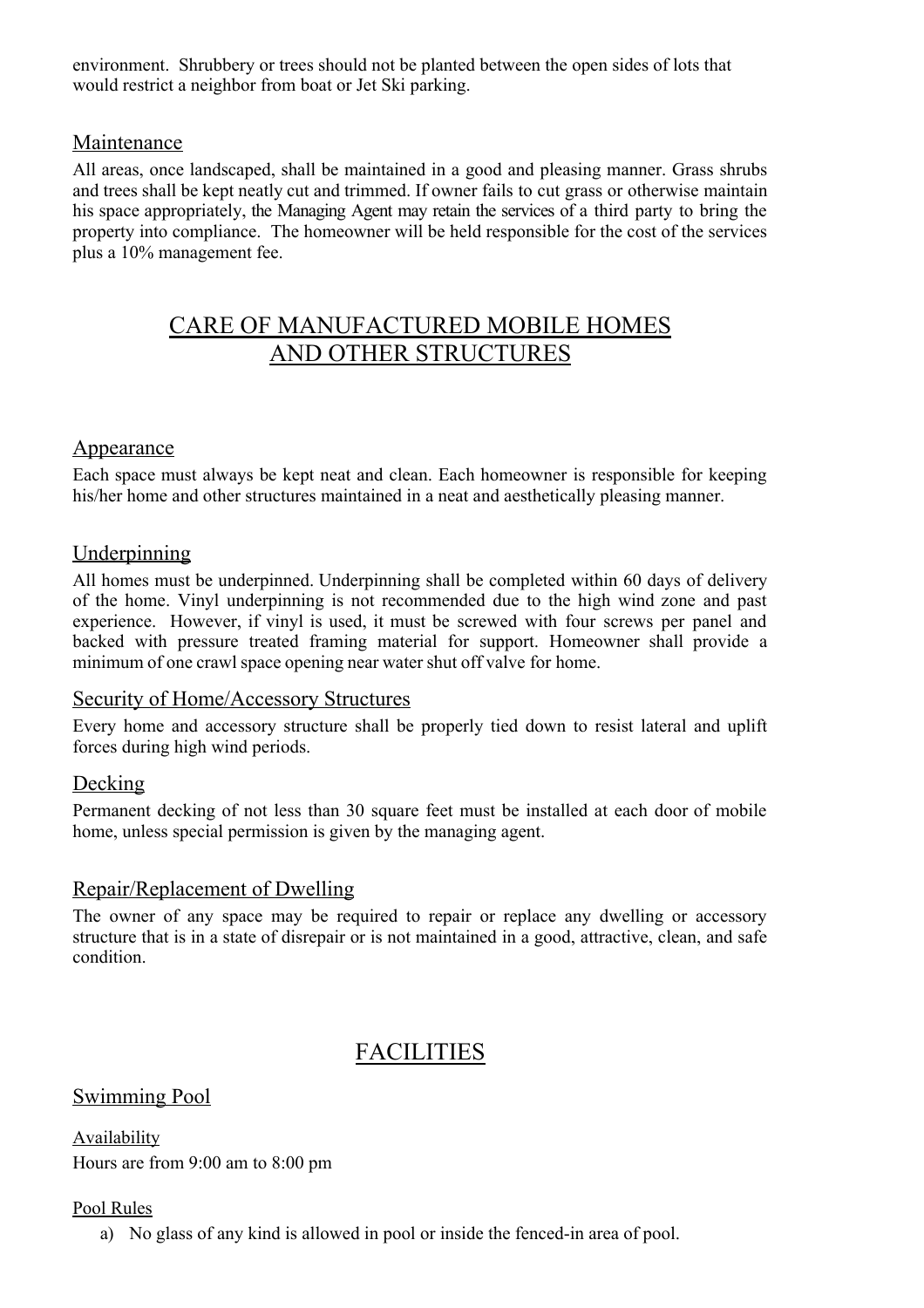- b) No diving in the pool is permitted because of its five-foot depth.
- c) No running, boisterous or rough play is permitted around or in the pool.
- d) Children under 12 years of age shall not use the pool without adult supervision.
- e) It is recommended adults not swim alone.
- f) No person under the influence of drugs or alcohol should use the pool.
- g) No persons with eye, ear, or nasal infections are allowed in pool.
- h) No person with communicable disease allowed in pool.
- i) No animals or pets allowed in pool or fenced in area of pool.
- j) Pool is for the private use of members and their guests only.
- k) All persons using the pool do so at their own risk. Homeowners and management are not responsible for accidents or injuries.
- l) Management reserves the right to deny the use of the pool to anyone at any time.
- m) Absolutely no smoking, drinking, or eating in the pool or within 2 feet of the pool water.
- n) We ask that you refrain from vulgar language or profanity in the pool area. We also ask that when playing music be considerate of others using the same space.

Goose Creek identification arm bands are required to be worn or displayed inside the pool area. The HOA will provide up to four bands per household and two guest bands at no charge. Worn out or broken bands can be replaced at no cost, if the broken bands or worn out band is turned in. Additional or lost bands will cost \$20.00 each. If additional guest bands are needed, they can be obtained thru the managing agent. If not returned within 5 days, the homeowner will be charged \$20.00 per band.

Neither the Homeowners Association, the Board of Directors, nor the Managing Agent or any homeowner shall be responsible for any mishaps, injuries, or other loss caused by swimming or any other water related or recreational activity on or adjacent to the community or any portion thereof. All water and recreational activities are at the risk of the homeowner or their guest.

#### Community Shelter

#### Hosted Events

When a homeowner is using a Goose Creek amenity or common areas (the pool, picnic shelter, playground, or boat ramp) for a party, wedding or special event in which many nonresidents will be in the park, the homeowner hosting the event will be required to sign a release document to hold harmless Goose Creek Landing HOA, managing agent, and the Board of Directors from any liability for their guest.

#### Picnic Shelter

The Picnic Shelter is available on a first come, first serve basis for special events and large gatherings by contacting the Managing Agent except during the annual Terry Andrews Enhancement Banquet Labor Day Weekend to include Friday – Monday of said weekend. The shelter can be reserved for \$50.00 to be refunded after the area is properly cleaned and left in the manner in which it was found. The homeowner who reserves the shelter will be responsible for any and all damages to the facility or its fixtures, if the Board determines it was caused by negligence.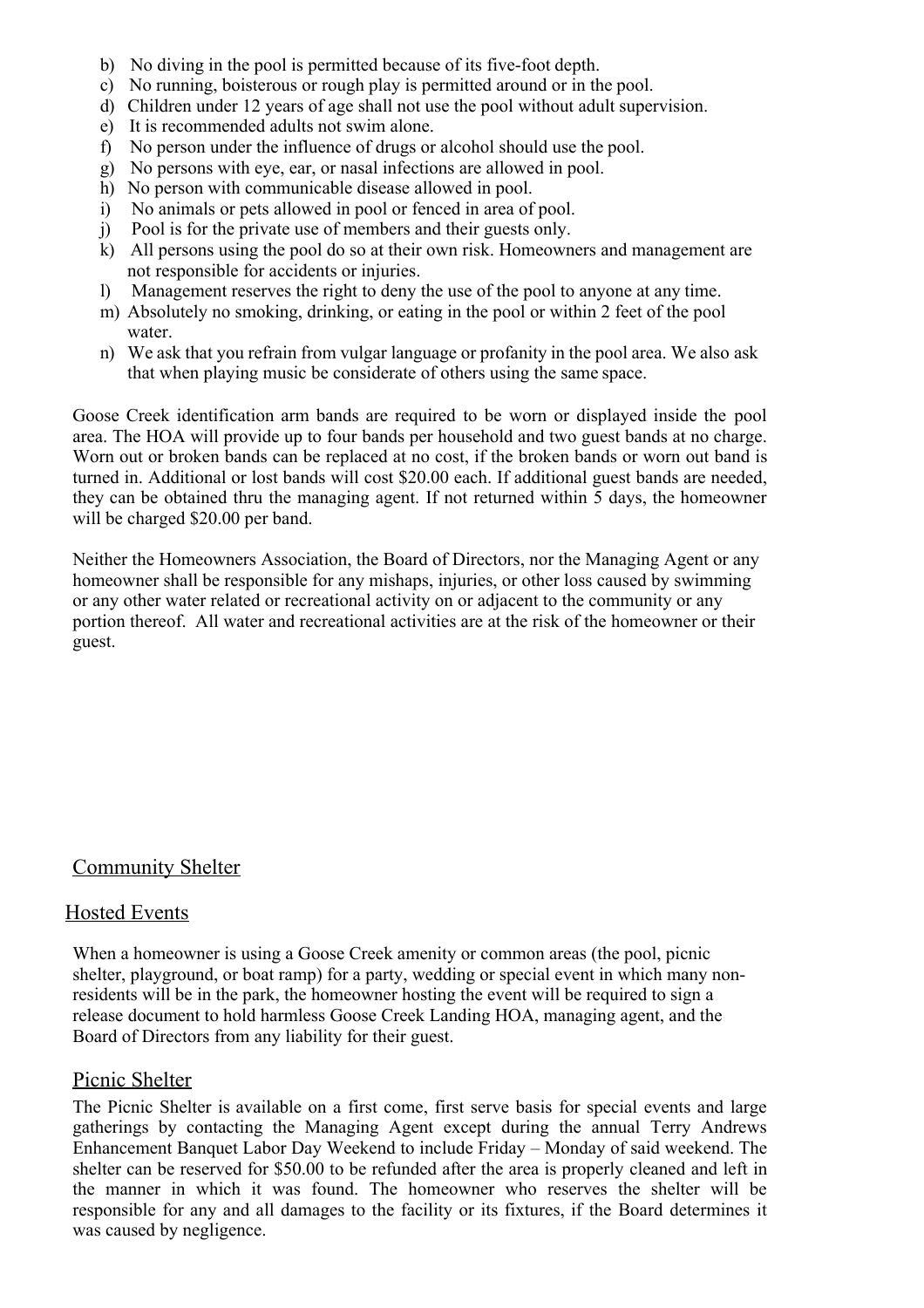Trash cans and a water hose are provided at the Shelter. The user shall haul off any excess trash that cannot be put in the trashcans. Lights and water must be turned off after use.

#### Camping

No tents, camping/travel trailers or motor homes are allowed to be parked within the community except with the permission of the Managing Agent. Such parking will be restricted to no more than 48 hours.

# MARINA AREA/BOATLANDING

#### Availability

Marina area and boat ramps are available to homeowners and their invited guest. Boat trailers shall only be parked in areas designated for such purpose on common areas and may only be left in such space temporarily (24 hours maximum).

#### Decal

Homeowners will be provided decals that are to be displayed on every boat, Jet Ski, boat trailer and/or any other water vessel using the ramp. These decals are not for distribution to others. A homeowner may obtain a guest pass from the managing agent for a temporary period of time to allow their guest to use the marina area and boat ramps. This pass must be displayed in the vehicle dash of the guest. Guests that are not staying overnight may only launch a vessel if a homeowner is going to be on the vessel with the guest or if the Homeowner will be with the guest on another vessel.

# PIER / DOCK

#### Availability

Boat slips that are available on the pier are to be used for temporary docking only. In no case shall a boat remain tied up without use for more than 36 hours without the consent of the Managing Agent.

#### Conduct Around Pier

There is to be absolutely no jumping or diving from pier or the loading and unloading dock area. The water around this is extremely shallow and diving from this area would be extremely dangerous. Riding bikes or skateboards on the pier is prohibited. All running and horseplay on pier is prohibited.

# WASTE MANAGEMENT

#### Garbage Containers

The Managing Agent shall provide one (1) garbage container for each space. **All garbage must be bagged** before being placed into garbage containers. No trash shall be disposed of other than that allowed in the garbage containers. No outside burning of trash or other debris shall be allowed. Homeowners are responsible for maintaining cleanliness of garbage receptacles such that flies or other insects will not be attracted or unpleasant odors emitted.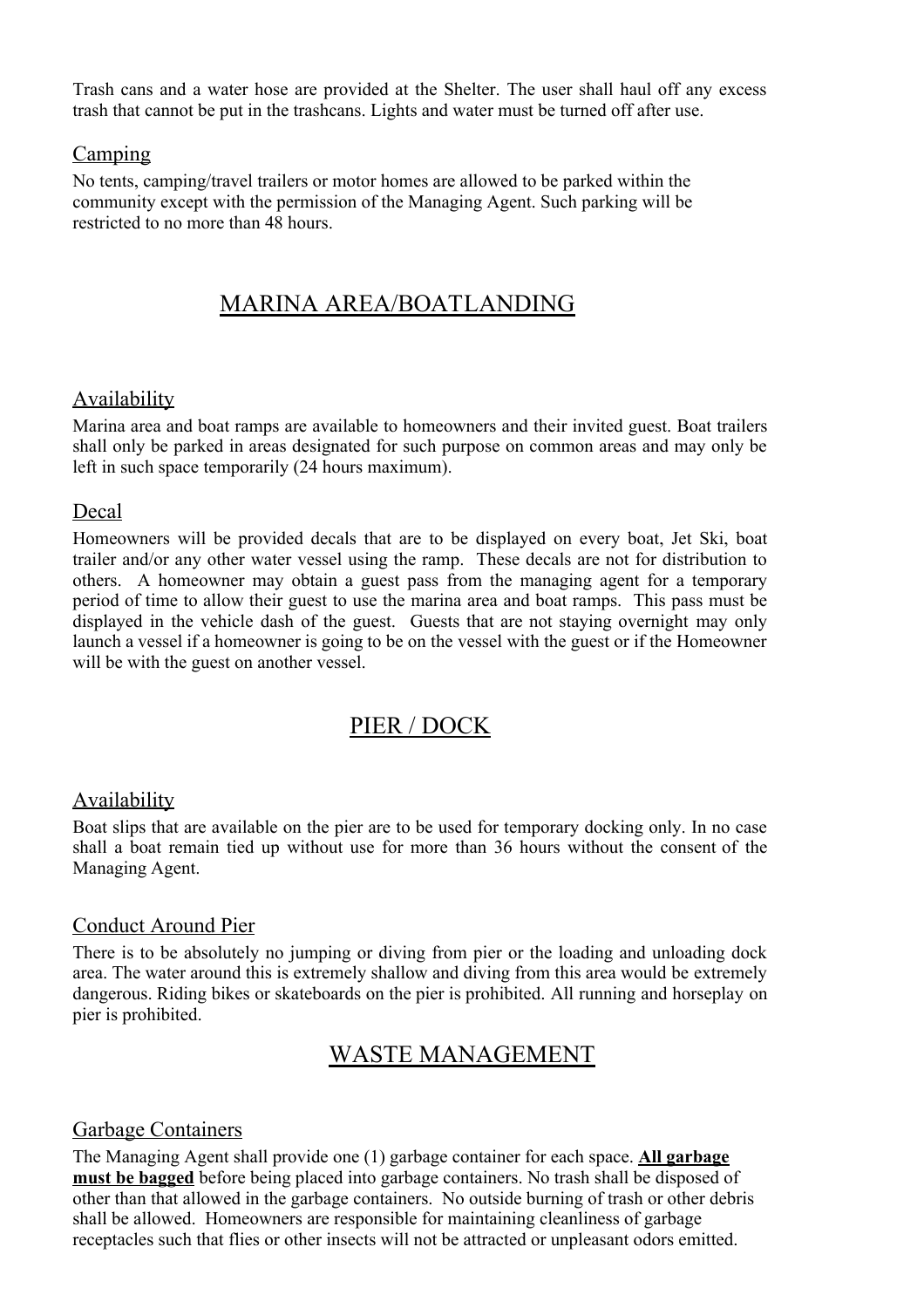#### Garbage & Sewage in Sound

Disposing of any debris/garbage or discharging any sewage into the sound is absolutely prohibited, including cigarettes and cigars.

# VEHICLES/BOATS / JET SKIES AND GOLF CARTS

#### Speed Limit

A maximum speed limit of 15 mph is posted thru out the community. The speed limit will be strictly enforced. All vehicles including golf carts shall obey traffic signs.

#### Parking

No parking will be allowed on any street. Vehicles should not enter the roped off area in front of the sea wall or behind the stone wall at the waterfront without authorization from the managing agent. Authorized vehicles should not park within 4 feet of the sea wall.

#### Personal Property

Personal property shall not be left in the street or on any other common area.

#### Vehicles/Trailers/Watercraft Allowed on The Premises

Neither Go-carts, ATV's, mopeds, utility vehicles, nor minibikes are not allowed on the premises. Motorcycles are permitted but are only to be used for transportation to enter and leave the community. They are not allowed to be used for cruising in the park. Vehicles, watercrafts, and trailers that are not currently registered nor in running condition are not allowed on property.

#### Electric Golf Carts

Electric Golf Carts may be used for auxiliary transportation. Gas powered golf carts are strictly prohibited. Persons under the age of 16 shall not be allowed to operate a Golf Cart in the community. Non-licensed individuals under the age of 20 are prohibited from driving golf carts on the premises at any time unless they have a learner's permit and are accompanied by a parent or guardian. All golf carts must be insured. Homeowners must provide proof of insurance for each golf cart to the managing agent in January of each year for the upcoming year at which time the managing agent will provide a sticker to be displayed visibly on the front of the golf cart. The homeowner will be responsible for any damages caused to the community. Golf carts operating after dark must have both front and rear lights that are operable.

#### Neighboring Property

Homeowners are not allowed to cross a neighbor's yard with golf carts, boat trailers, vehicles, etc. without prior consent of homeowner.

# ANIMALS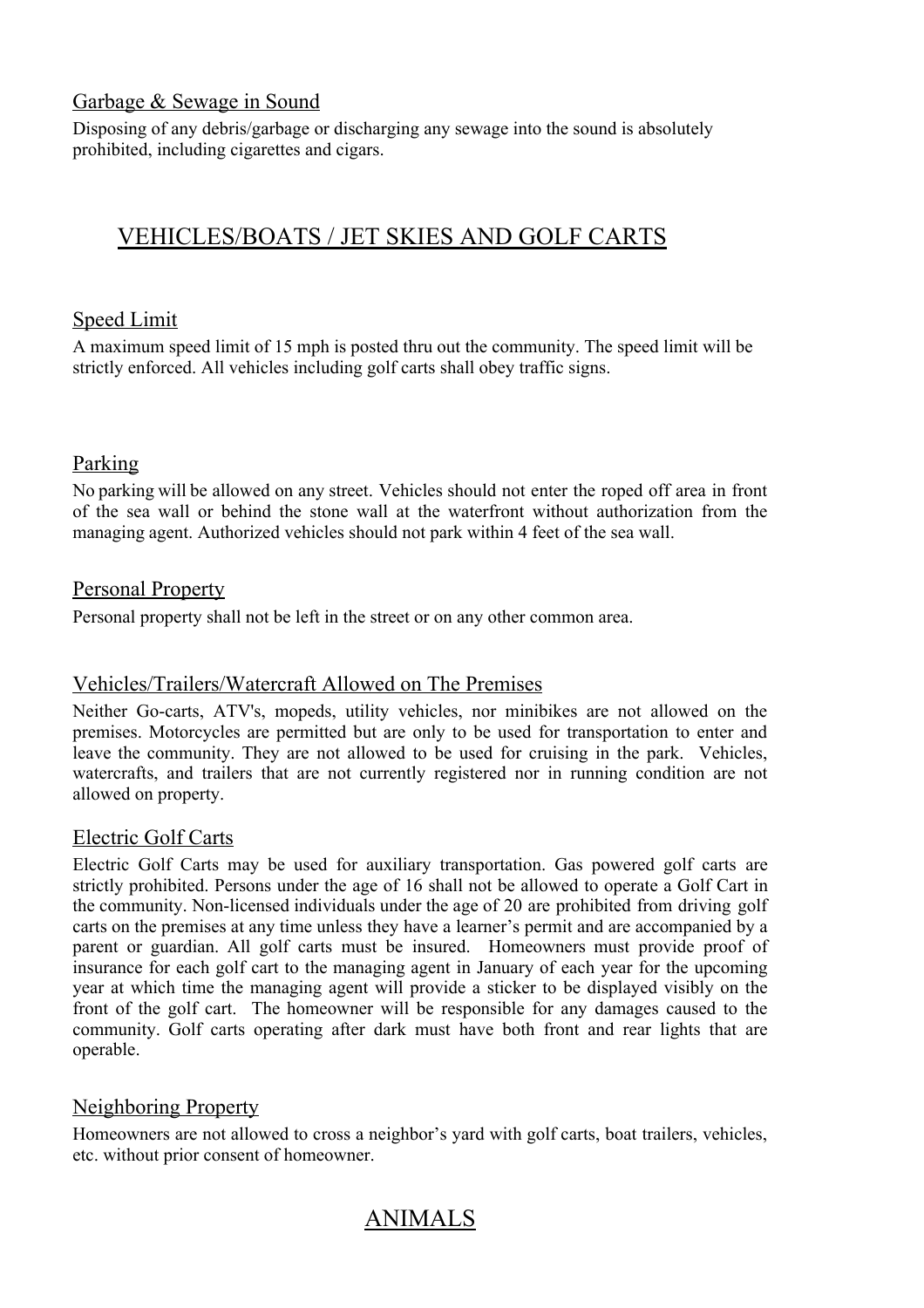#### Types of Pets Allowed

Pets of a house type are permitted in the Community upon the express condition that all such pets comply with all health rules and regulations established by law. Pets are to be kept inside the residence. They are not to be penned outside to include standalone pens. Pets are to be leashed at all time when away from homeowner's lot and may be supervised and/or leashed when within homeowner's lot. When a pet is anywhere in the community, other than on your property, the pet must be leashed.

#### Noisy & Unruly Pets

Noisy and unruly pets or those that create or cause generate complaints must be removed within forty-eight (48) hours of receipt of written request from the Managing Agent.

#### Homeowner's Liability

Homeowners are responsible for injury or property damage caused by their guest or their guest's pets.

#### Unattended Pets

Any pet found on any other space and unattended by a homeowner or homeowner's guest is subject to removal and may be taken to Carteret County Animal Shelter. Neither the Managing Agent, the Homeowner's Association, nor the Board of Directors shall have any liability for such action.

#### Cleanliness of Pets

No pet defecation shall be allowed to remain where produced. The pet owner shall remove pet waste from any common grounds or any other homeowner's designated lot and dispose of appropriately. Failing to comply will result in a citation or fine.

# SALES AND RENTALS

#### Rentals

Properties may not be rented to others.

#### For Sale Signs

- 1. One (1) "FOR SALE" sign shall be allowed in the interior of a mobile home that is visible through a window in such mobile home.
- 2. One (1) "FOR SALE" sign (18"x 24" maximum size) shall be allowed on an empty space.
- 3. No construction signs or advertising signs shall be allowed to be placed on any lot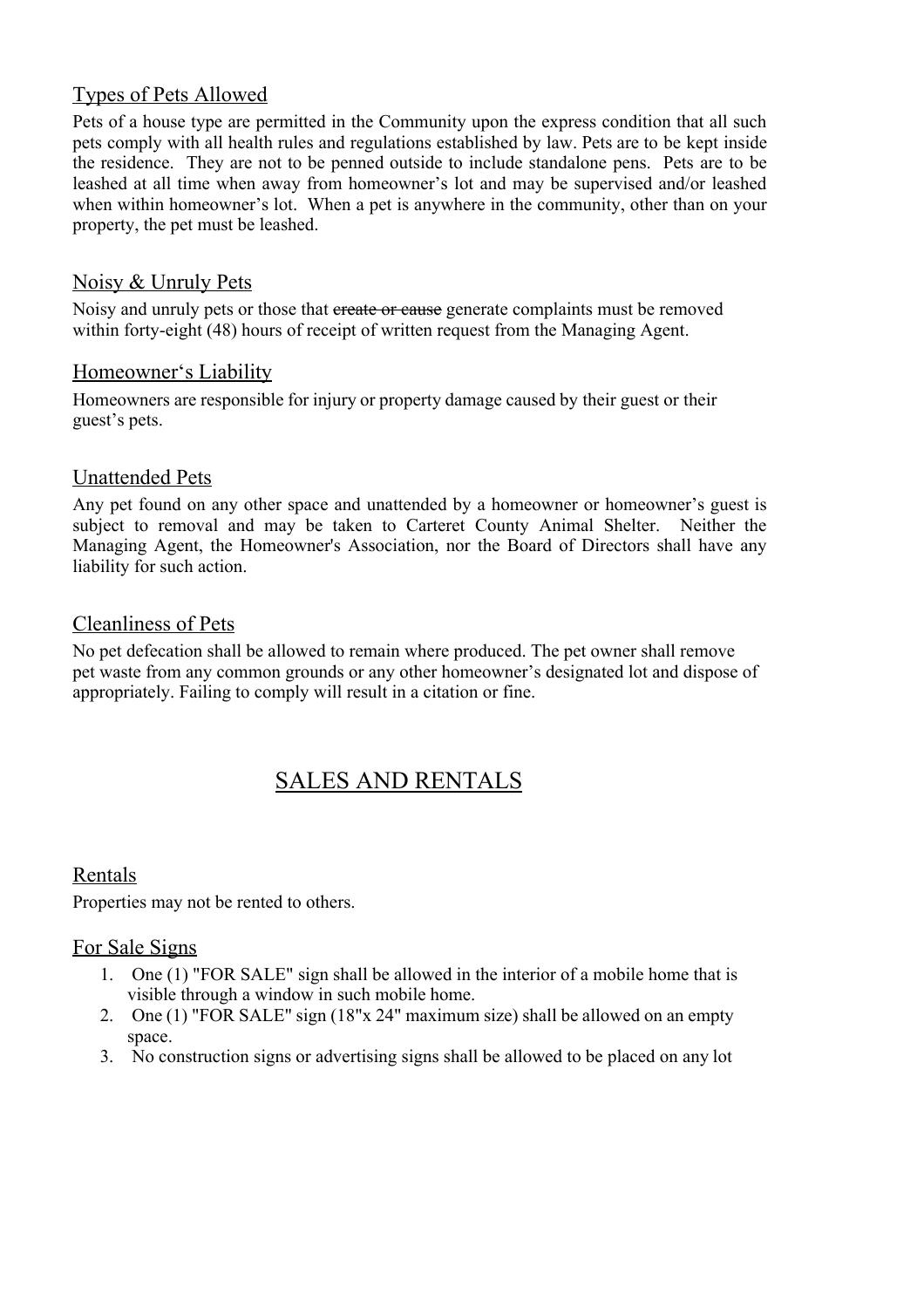# LIABILITY OF HOMEOWNERS

#### Children

Children must be supervised at all times and the homeowners shall be held responsible for the conduct of their children and guests.

Responsibility of Homeowners Association and Managing Agent Neither the Managing Agent nor the Homeowners Association will be responsible for the homeowners or their guests. Loss or damage due to break-ins will be the responsibility of the Homeowner. Personal injury to the homeowners, their family, guests, agents, employees, invitee or personal property shall not be the responsibility of the Managing Agent or the Homeowners Association.

#### Loud Noises

Loud or excessive noises by radio, television, or noise otherwise created by the homeowner or guests are not permitted. Fireworks are not permitted.

#### Stealing/Vandalism

Stealing or vandalism will shelter be tolerated in our community or from our community. Persons caught stealing or vandalizing in our community or neighboring communities will be provided a hearing by the Board of Directors and may be permanently banned from entering on our properties.

### ENFORCEMENT

#### Procedures for Fines/Citations and Suspensions of Association Privileges

The Managing Agent will strictly enforce the Rules and Regulations and impose citations when necessary. The first notice will only be a warning. A copy of the warning will be kept for future reference. If a second notice becomes necessary for the same violation a citation will be issued that includes a fine. If the homeowner feels they unfairly received a citation, they should appeal in writing to the managing agent within 10 days from date of citation. Once the appeal is received, the Board of Directors will provide a notice of decision in writing to the homeowner within 3 business days. If a fine is imposed, a fine will not exceed one hundred fifty dollars (\$150) providing the homeowner pays the fine within 10 days from date written decision from the Board of Directors. However, if the fine is not paid within 10 days, an assessment of an additional \$150 per day will be assessed until the fine is paid. All fines shall be paid to GCLHOA. Such fines shall be assessments secured by liens against owner's property. If it is decided a suspension of planned community privileges or services should be imposed, the suspension may be continued without further hearing until the violation or delinquency is cured.

#### Security Gate Penalty

If an individual accidentally breaks the front security gate by vehicle or boat, the homeowner may be accessed a \$25.00 fine. If an individual is caught intentionally breaking the arm on the gate or vandalizing the gate, the homeowner may be fined up to \$500.00. If the expense to repair the gate exceeds \$500.00 the homeowner will be accessed such expense.

The Rules and Regulations are binding on all homeowners and their guests. Each homeowner is responsible for informing their guest, contractors, service provider or others they allow to access our community. If any invitee of a homeowner receives a citation in which a fine is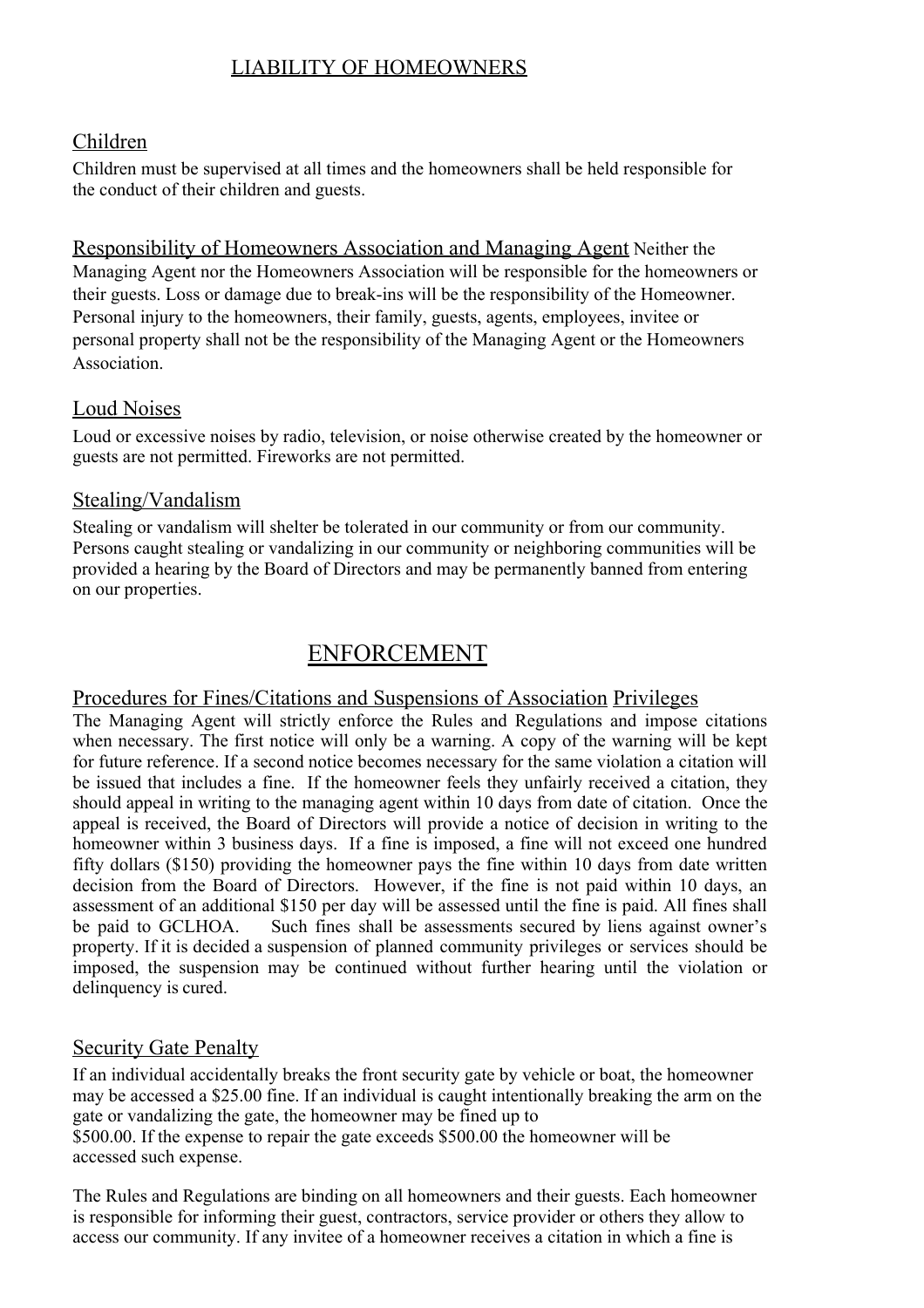assessed, the homeowner will have the fine assessed against his/her lot. The Managing Agent acting on behalf of the Homeowner's Association and the Board of Directors is expressly permitted to pursue any legal or equitable remedy against the offending party and to collect all costs, including attorney's fees, incurred in any such action.